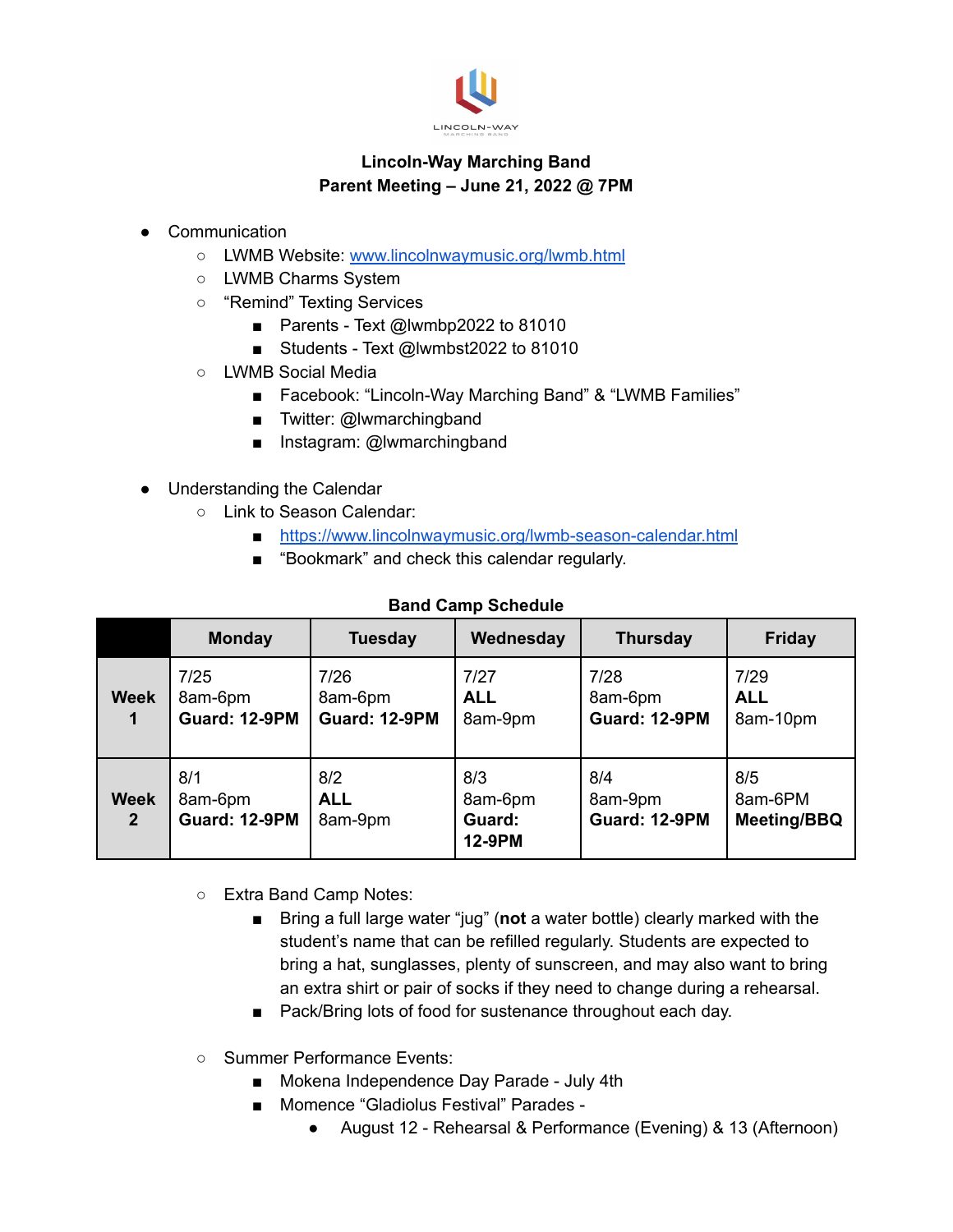- Volunteer Requirement (Service and Fundraising)
	- Current volunteer needs
	- Service & Fundraising requirement
	- The "Parent Volunteer Service" form closes on **Sunday, June 26.**
		- <https://www.lincolnwaymusic.org/registration.html>
	- Volunteer registration for specific events will open before the date of the event.
		- All volunteer registration occurs in LWMB Charms.
	- You are responsible for the listed obligations in the LWMB Handbook.
		- Link to LWMB Handbook:
			- <https://www.lincolnwaymusic.org/registration.html>
	- Volunteering for L-W School Music Boosters events are separate from LWMB.
	- Contact **wmbvolunteercoor@gmail.com** with any questions.
- Fundraisers Update
	- o SIAM Update
	- Savers Update Wednesday, July 27th
	- NEW "SnapRaise" Campaign
- Gear Distribution
	- Items ordered will be distributed from LWE next week.
	- Be sure to sign up for Remind to receive the specific details.
- Absence Procedure
	- Link to LWMB Handbook: <https://www.lincolnwaymusic.org/registration.html>
	- When an absence from any LWMB event is unavoidable, contact your school's Band Director (not a student leader). The Band Director will confirm/classify the absence as **unexcused** or **excused** based as defined in the LWMB Handbook.
	- It is then the responsibility of the LWMB student/family to complete an "Absence Form" on the LWMB website.
- Registration Paperwork
	- Submitted forms are processed and tracked in LWMB Charms. Students with missing paperwork could potentially be held out of performances.
	- A *COPY* of an active physical is due before the July 4th parade.
- L-W Code of Conduct
	- At some point before a student's first performance with the LWMB, an LWMB student and the parent(s)/guardian(s) must agree to abide by the L-W #210 Code of Conduct, a contract for students who elect to participate in extracurricular and co-curricular activities. Families only need to complete the contract once.
	- *The contract is completed in Skyward.*
- Itineraries
	- Visit the website below to download itineraries for each performance event.
		- The itinerary for the July 4, 2021 parade is now available.
		- <https://www.lincolnwaymusic.org/itineraries.html>